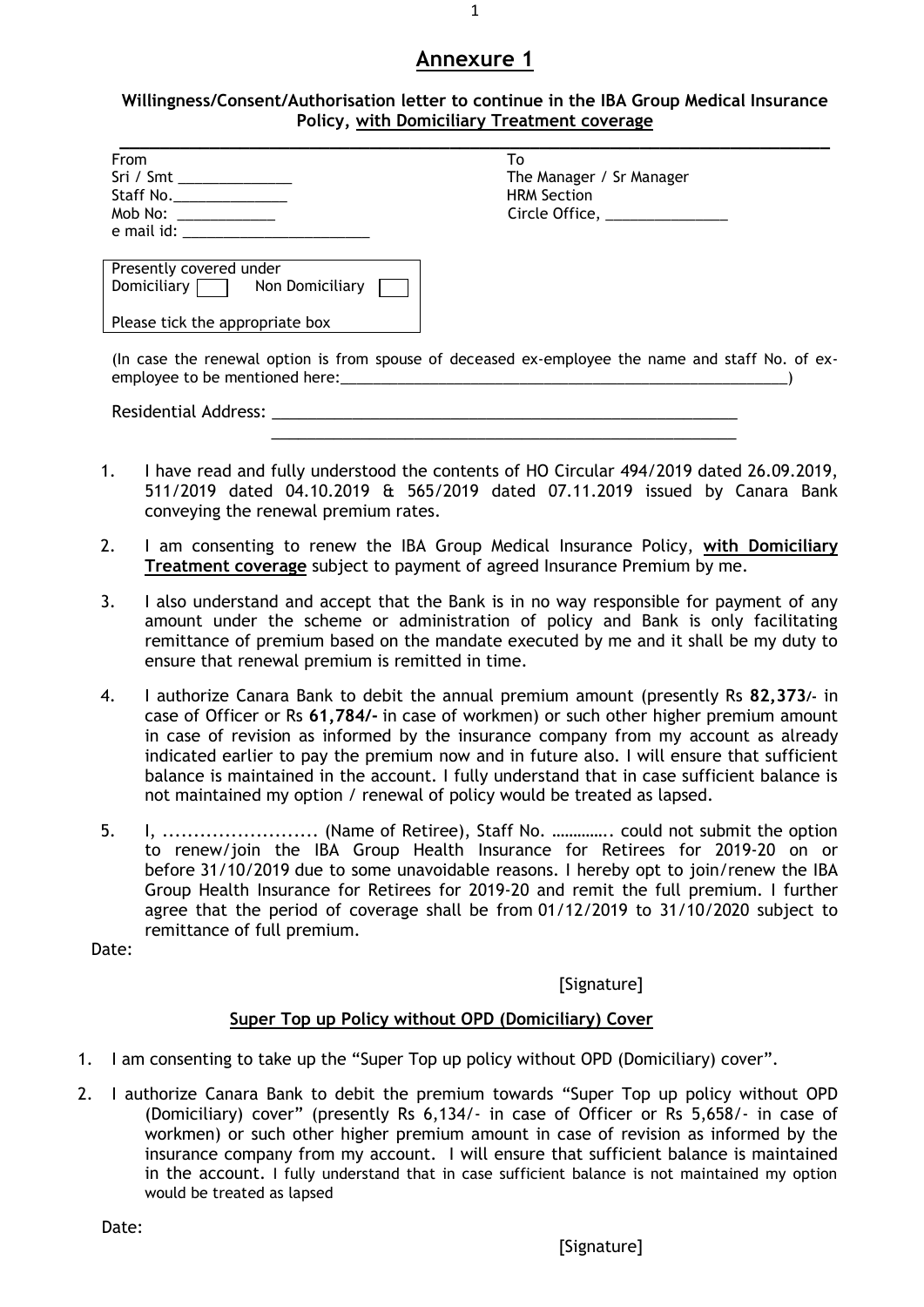#### **The additional details to be provided by such spouses of the deceased ex-employees who expired between 01.11.2018 to 31.10.2019 Willingness/Consent/Authorisation letter to continue in the IBA Group Medical Insurance**

# **Policy, with Domiciliary Treatment coverage**

| Name of the Spouse: _                                                            |  |  |
|----------------------------------------------------------------------------------|--|--|
| Name of the deceased retired employee & Staff no : _____________________________ |  |  |
|                                                                                  |  |  |
|                                                                                  |  |  |
| Name of the spouse                                                               |  |  |
| DOB of the spouse                                                                |  |  |
| Name & Staff No. deceased employee/ retiree:                                     |  |  |
| Date of Birth of the Deceased Employee :                                         |  |  |
| Designation at the time of Retirement/death                                      |  |  |
| Date of Retirement / Death                                                       |  |  |
| Branch/office last worked                                                        |  |  |
| Circle office                                                                    |  |  |
| Mode of Exit                                                                     |  |  |
| Family Pension paying Account No                                                 |  |  |
| Operative Canara Bank SB Account in case on Non-                                 |  |  |
| <b>Pensioners</b>                                                                |  |  |
| <b>Branch Name</b>                                                               |  |  |
| DP Code                                                                          |  |  |
| IFSC No.                                                                         |  |  |
| PAN NO of spouse                                                                 |  |  |
| Contact Telephone No.                                                            |  |  |
| Mobile No                                                                        |  |  |
| Contact Email ID of spouse or relative:                                          |  |  |

- 1. I have read and fully understood the contents of HO Circular 494/2019 dated 26.09.2019, 511/2019 dated 04.10.2019 & 565/2019 dated 07.11.2019 issued by Canara Bank conveying the renewal premium rates.
- 2. Last year my spouse Sri / Smt \_\_\_\_\_\_\_\_\_( ), had opted for IBA Group Medical Group Insurance Policy & he/she has expired on \_\_\_\_\_\_\_
- 3. I am willing to renew the said Medical Insurance Policy, with Domiciliary Treatment coverage, subject to payment of agreed Insurance Premium.
- 4. I also understand and accept that the Bank is in no way responsible for payment of any amount under the scheme or administration of policy and Bank is only facilitating remittance of premium based on the mandate executed by me.
- 5. I authorize Canara Bank to debit the annual premium amount (presently Rs 82,373/- in case of Officer or Rs 61,784/- in case of workmen) or such other higher premium amount in case of revision as informed by the insurance company from my account as already indicated earlier to pay the premium now and in future also. I will ensure that sufficient balance is maintained in the account. I fully understand that in case sufficient balance is not maintained my option / renewal of policy would be treated as lapsed.
- 6. I, .........Spouse of ................ (Name of Retiree), Staff No. ………….. could not submit the option to renew/join the IBA Group Health Insurance for Retirees for 2019-20 on or before 31/10/2019 due to some unavoidable reasons. I hereby opt to join/renew the IBA Group Health Insurance for Retirees for 2019-20 and remit the full premium. I further agree that the period of coverage shall be from 01/12/2019 to 31/10/2020 subject to remittance of full premium.

Date:

**[Signature]** 

#### **Super Top up Policy without (Domiciliary)**

- 1. I am consenting to take up the "Super Top up policy without OPD (Domiciliary) cover".
- 2. I authorize Canara Bank to debit the premium towards "Super Top up policy without OPD (Domiciliary) cover" (presently Rs 6,134/- in case of Officer or Rs 5,658/- in case of workmen) or such other higher premium amount in case of revision as informed by the insurance company from my account. I will ensure that sufficient balance is maintained in the account. I fully understand that in case sufficient balance is not maintained my option would be treated as lapsed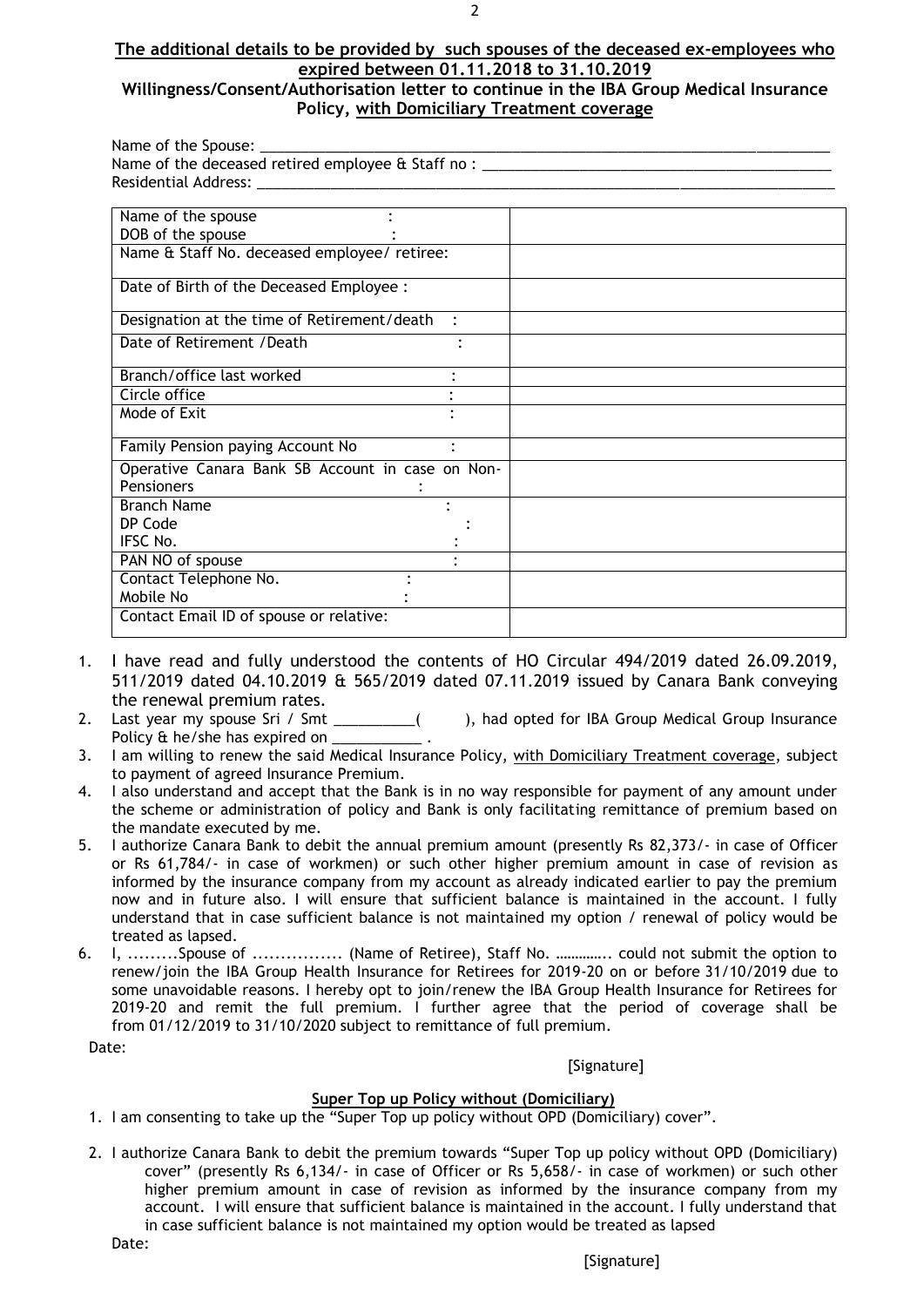3

**Willingness/Consent/Authorisation letter to continue in the IBA Group Medical Insurance Policy, Without Domiciliary Treatment coverage**

| From                        | Т٥                            |
|-----------------------------|-------------------------------|
| Sri / Smt _______________   | The Manager / Sr Manager      |
| Staff No.                   | <b>HRM Section</b>            |
|                             | Circle Office, ______________ |
| e mail id: and the mail id: |                               |

| The Manager / Sr Manager<br>HRM Section |
|-----------------------------------------|
|                                         |
|                                         |
| Circle Office, _                        |

| Presently covered under<br>Domiciliary $\Box$ | Non Domiciliary |  |
|-----------------------------------------------|-----------------|--|
| Please tick the appropriate box               |                 |  |

(In case the renewal option is from spouse of deceased ex employee the name and staff No. of ex employee to be mentioned here:

Residential Address: \_

1. I have read and fully understood the contents of HO Circular 494/2019 dated 26.09.2019, 511/2019 dated 04.10.2019 & 565/2019 dated 07.11.2019 issued by Canara Bank conveying the renewal premium rates.

 $\frac{1}{2}$  ,  $\frac{1}{2}$  ,  $\frac{1}{2}$  ,  $\frac{1}{2}$  ,  $\frac{1}{2}$  ,  $\frac{1}{2}$  ,  $\frac{1}{2}$  ,  $\frac{1}{2}$  ,  $\frac{1}{2}$  ,  $\frac{1}{2}$  ,  $\frac{1}{2}$  ,  $\frac{1}{2}$  ,  $\frac{1}{2}$  ,  $\frac{1}{2}$  ,  $\frac{1}{2}$  ,  $\frac{1}{2}$  ,  $\frac{1}{2}$  ,  $\frac{1}{2}$  ,  $\frac{1$ 

- 2. I am consenting to renew the IBA Group Medical Insurance Policy, **Without Domiciliary Treatment coverage**, subject to payment of agreed Insurance Premium by me.
- 3. I also understand and accept that the Bank is in no way responsible for payment of any amount under the scheme or administration of policy and Bank is only facilitating remittance of premium based on the mandate executed by me and it shall be my duty to ensure that renewal premium is remitted in time.
- 4. I authorize Canara Bank to debit the annual premium amount (presently Rs **33,193**/- in case of Officer or Rs **24,897**/- in case of workmen) or such other higher premium amount in case of revision as informed by the insurance company from my account as already indicated earlier to pay the premium now and in future also. I will ensure that sufficient balance is maintained in the account. I fully understand that in case sufficient balance is not maintained my option / renewal of policy would be treated as lapsed.
- 5. I, ......................... (Name of Retiree), Staff No. ………….. could not submit the option to renew/join the IBA Group Health Insurance for Retirees for 2019-20 on or before 31/10/2019 due to some unavoidable reasons. I hereby opt to join/renew the IBA Group Health Insurance for Retirees for 2019-20 and remit the full premium. I further agree that the period of coverage shall be from 01/12/2019 to 31/10/2020 subject to remittance of full premium.

Date:

[Signature]

## **Super Top up Policy without (Domiciliary)**

- 1. I am consenting to take up the "Super Top up policy without OPD (Domiciliary) cover".
- 2. I authorize Canara Bank to debit the premium towards "Super Top up policy without OPD (Domiciliary) cover" (presently Rs 6,134/- in case of Officer or Rs 5,658/- in case of workmen) or such other higher premium amount in case of revision as informed by the insurance company from my account. I will ensure that sufficient balance is maintained in the account. I fully understand that in case sufficient balance is not maintained my option would be treated as lapsed

Date: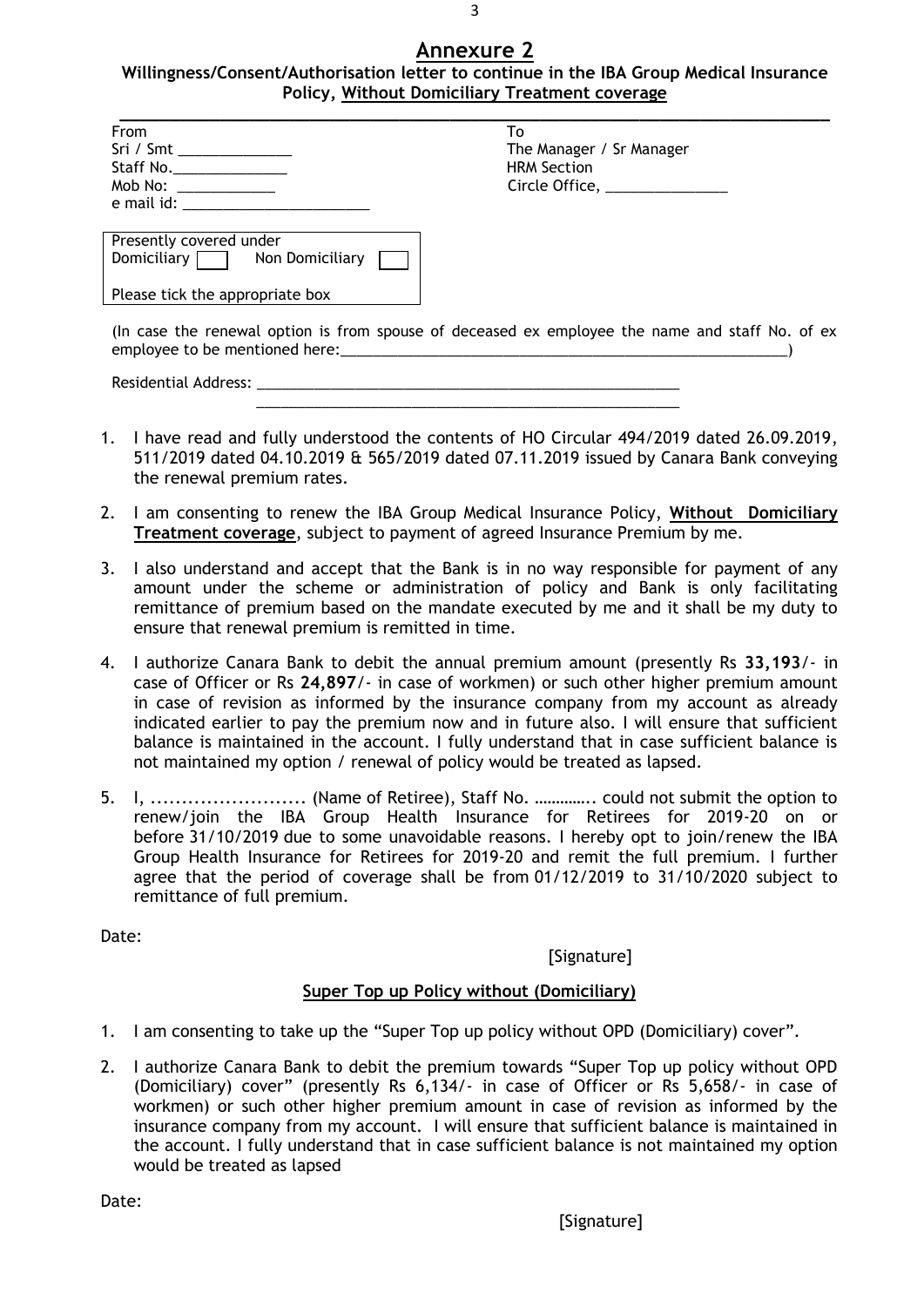#### 4

#### **The additional details to be provided by such spouses of the deceased ex-employees who expired between 01.11.2018 to 31.10.2019**

#### **Willingness/Consent/Authorisation letter to continue in the IBA Group Medical Insurance Policy, without Domiciliary Treatment coverage**

Name of the Spouse:

Name of the deceased retired employee & Staff no :

Residential Address:

| Name of the spouse                               |  |
|--------------------------------------------------|--|
| DOB of the Spouse                                |  |
| Name & Staff No. deceased employee/ retiree:     |  |
|                                                  |  |
| Date of Birth of the Deceased Employee :         |  |
| Designation at the time of Retirement/death      |  |
| Date of Retirement / Death                       |  |
| $\bullet$                                        |  |
| Branch/office last worked                        |  |
| Circle office                                    |  |
| Mode of Exit                                     |  |
|                                                  |  |
| Family Pension paying Account No                 |  |
| Operative Canara Bank SB Account in case on Non- |  |
| <b>Pensioners</b>                                |  |
| <b>Branch Name</b>                               |  |
| DP Code                                          |  |
| IFSC No.                                         |  |
| PAN NO of spouse                                 |  |
| Contact Telephone No.                            |  |
| Mobile No                                        |  |
| Contact Email ID of spouse or relative:          |  |
|                                                  |  |

- 1. I have read and fully understood the contents of HO Circular 494/2019 dated 26.09.2019, 511/2019 dated 04.10.2019 & 565/2019 dated 07.11.2019 issued by Canara Bank conveying the renewal premium rates.
- 2. Last year my spouse Sri / Smt \_\_\_\_\_\_\_\_\_( ), had opted for IBA Group Medical Group Insurance Policy & he/she has expired on
- 3. I am willing to renew the said Medical Insurance Policy, without Domiciliary Treatment coverage, subject to payment of agreed Insurance Premium by me.
- 4. I also understand and accept that the Bank is in no way responsible for payment of any amount under the scheme or administration of policy and Bank is only facilitating remittance of premium based on the mandate executed by me.
- 5. I authorize Canara Bank to debit the annual premium amount (presently Rs. 33,193/- in case of Officer or Rs.24,897/- in case of workmen) or such other higher premium amount in case of revision as informed by the insurance company from my account as already indicated earlier to pay the premium now and in future also. I will ensure that sufficient balance is maintained in the account. I fully understand that in case sufficient balance is not maintained my option / renewal of policy would be treated as lapsed.
- 6. I, .............Spouse of ............... (Name of Retiree), Staff No. ………….. could not submit the option to renew/join the IBA Group Health Insurance for Retirees for 2019-20 on or before 31/10/2019 due to some unavoidable reasons. I hereby opt to join/renew the IBA Group Health Insurance for Retirees for 2019-20 and remit the full premium. I further agree that the period of coverage shall be from 01/12/2019 to 31/10/2020 subject to remittance of full premium.

Date:

[Signature]

#### **Super Top up Policy without (Domiciliary)**

- 1. I am consenting to take up the "Super Top up policy without OPD (Domiciliary) cover".
- 2. I authorize Canara Bank to debit the premium towards "Super Top up policy without OPD (Domiciliary) cover" (presently Rs.6,134/- in case of Officer or Rs.5,658/- in case of workmen) or such other higher premium amount in case of revision as informed by the insurance company from my account. I will ensure that sufficient balance is maintained in the account. I fully understand that in case sufficient balance is not maintained my option would be treated as lapsed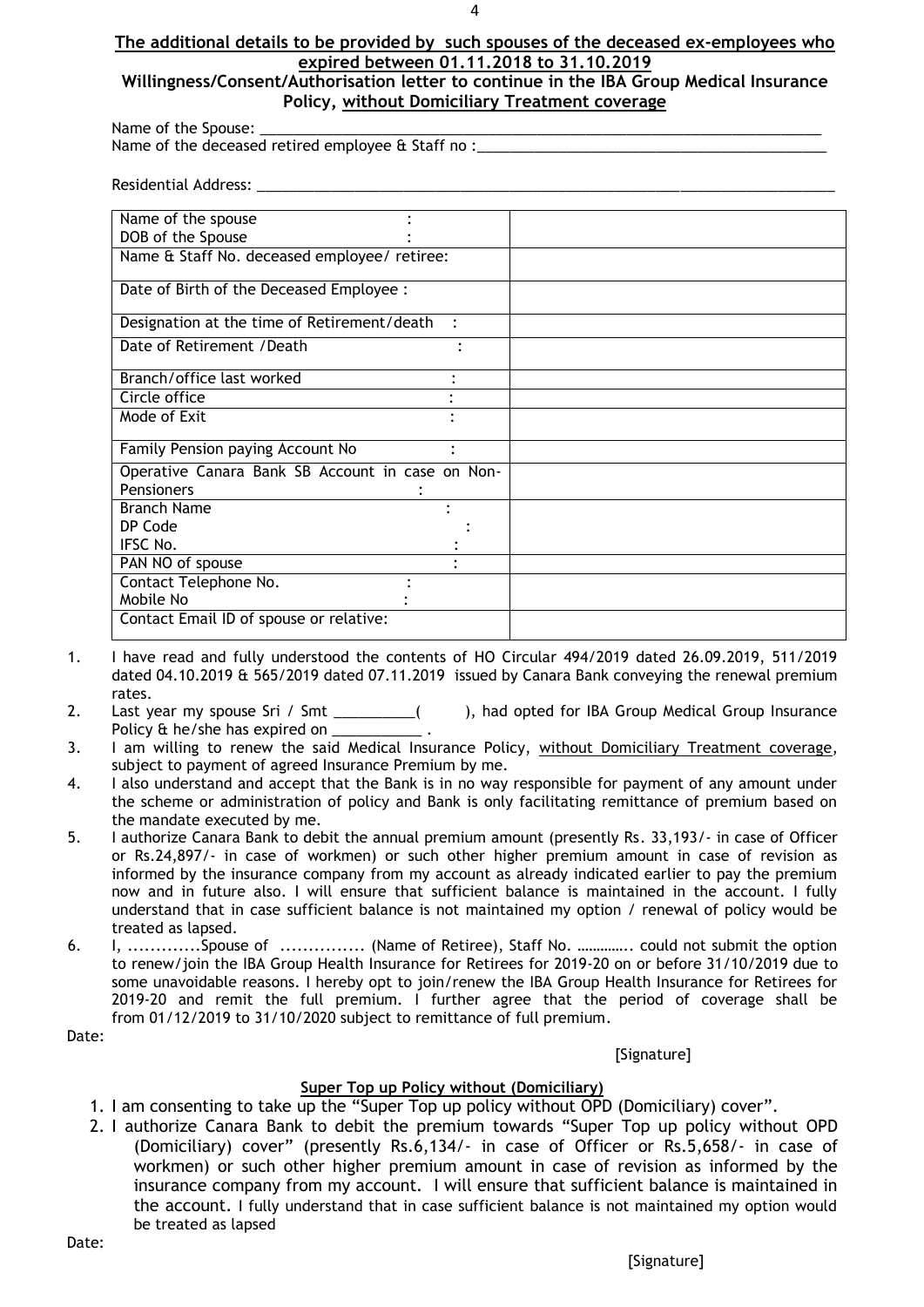## **Willingness/Consent/Authorisation letter to join in the IBA Group Medical Insurance Policy, without Domiciliary Treatment coverage.**

#### **(Ex-Employees those who had not opted for pro rata premium those who retired between from 01.10.2018 to 30.09.2019)**

| From                    | Tο                                                                                     |
|-------------------------|----------------------------------------------------------------------------------------|
| Sri / Smt _____________ | The Manager / Sr Manager                                                               |
| Staff No.               | <b>HRM Section</b>                                                                     |
| Mob No: ____________    | Circle Office, $\frac{1}{2}$ Circle Office, $\frac{1}{2}$ Circle Office, $\frac{1}{2}$ |
|                         |                                                                                        |

Residential Address: \_\_\_\_\_\_\_\_\_\_\_\_\_\_\_\_\_\_\_\_\_\_\_\_\_\_\_\_\_\_\_\_\_\_\_\_\_\_\_\_\_\_\_\_\_\_\_\_\_\_\_\_\_\_\_\_

| Name & Staff No<br>٠                        |           |
|---------------------------------------------|-----------|
| Designation at the time of Retirement :     |           |
| Date of Retirement<br>٠                     |           |
| Branch/office last worked                   |           |
| Circle office                               |           |
| Mode of Exit<br>$\bullet$                   |           |
| Pension paying Account No                   | ٠         |
| Operative Canara Bank SB Account in case on |           |
| Non-Pensioners<br>$\bullet$                 |           |
| <b>Branch Name</b>                          |           |
| DP Code                                     |           |
| IFSC No.                                    |           |
| PAN NO                                      | $\bullet$ |
| Contact Telephone No.                       |           |
| Mobile No                                   |           |
| Contact Email ID of self<br>or<br>spouse    | <b>or</b> |
| relative                                    |           |

The detailed information of myself and spouse are as under: [Please furnish in capital letters using black ink. Affix the signature below the Photograph.]

| Sl.<br>No | Full Name of Self &<br>Staff No / Name of<br>Dependent Spouse. | Date of Birth<br>(DD/MM/YYYY) | Gender | Relationship | Photograph |
|-----------|----------------------------------------------------------------|-------------------------------|--------|--------------|------------|
|           | Self                                                           |                               |        |              | Self       |
|           |                                                                |                               |        |              |            |
|           |                                                                |                               |        |              |            |
|           |                                                                |                               |        |              |            |
|           |                                                                |                               |        |              | Signature  |
|           | <b>Spouse</b>                                                  |                               |        |              | Spouse     |
|           |                                                                |                               |        |              |            |
|           |                                                                |                               |        |              | Signature  |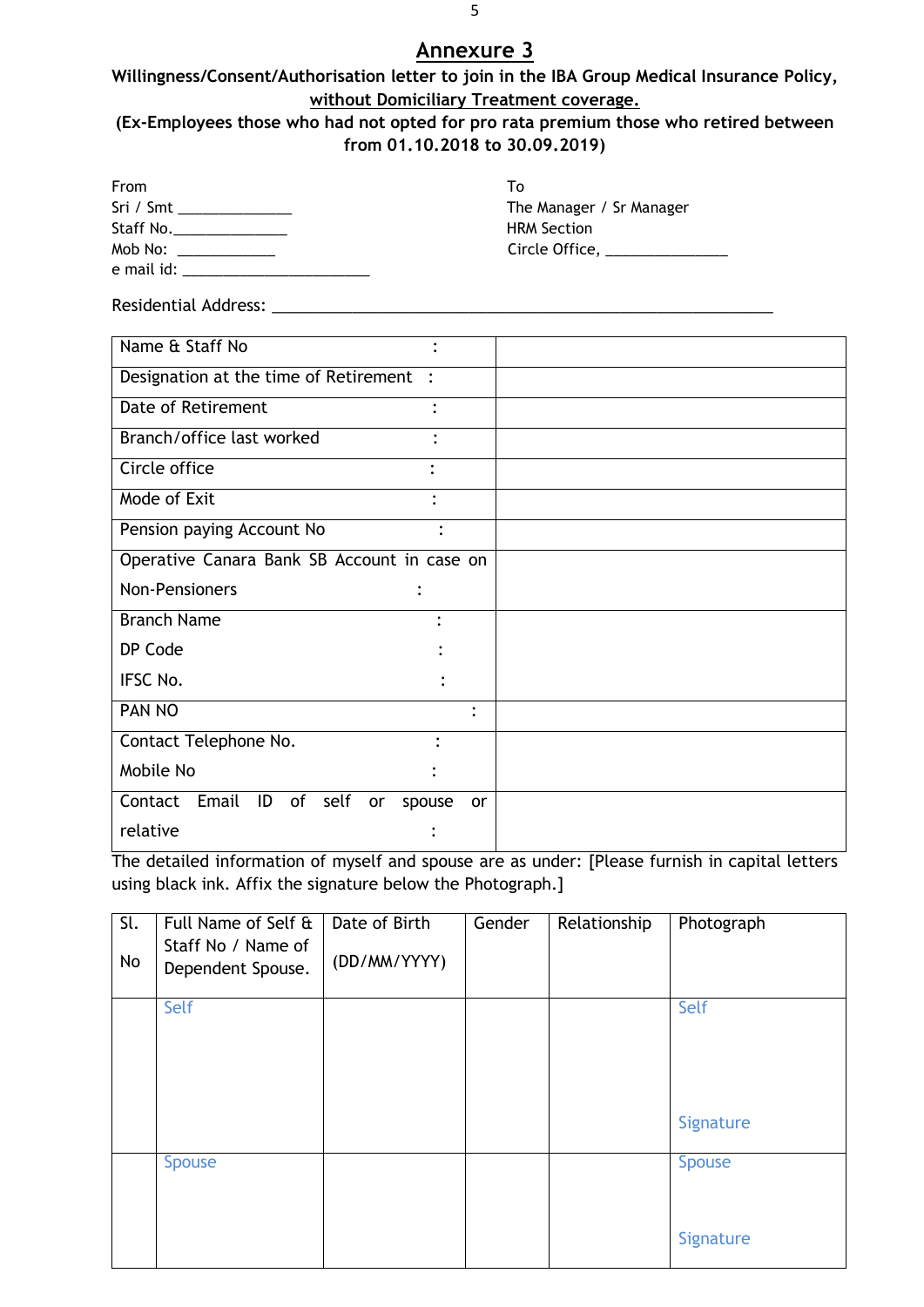- 1. I have read and fully understood the contents of HO Circular 494/2019 dated 26.09.2019, 511/2019 dated 04.10.2019 & 565/2019 dated 07.11.2019 issued by Canara Bank conveying the renewal premium rates.
- 2. I am consenting to opt for the IBA Group Medical Insurance Policy, **Without Domiciliary Treatment coverage**, subject to payment of agreed Insurance Premium by me.
- 3. I also understand and accept that the Bank is in no way responsible for payment of any amount under the scheme or administration of policy and Bank is only facilitating remittance of premium based on the mandate executed by me and it shall be my duty to ensure that renewal premium is remitted in time.
- 4. I authorize Canara Bank to debit the annual premium amount (presently Rs **33,193**/ in case of Officer or Rs **24,897**/- in case of workmen) or such other higher premium amount in case of revision as informed by the insurance company from my account as already indicated earlier to pay the premium now and in future also. I will ensure that sufficient balance is maintained in the account. I fully understand that in case sufficient balance is not maintained my option / renewal of policy would be treated as lapsed.
- 5. I, .......................... (Name of Retiree), Staff No. ............... could not submit the option to renew/join the IBA Group Health Insurance for Retirees for 2019-20 on or before 31/10/2019 due to some unavoidable reasons. I hereby opt to join/renew the IBA Group Health Insurance for Retirees for 2019-20 and remit the full premium. I further agree that the period of coverage shall be from 01/12/2019 to 31/10/2020 subject to remittance of full premium.

[Signature]

## **Super Top up Policy without (Domiciliary)**

- 1. I am consenting to take up the "Super Top up policy without OPD (Domiciliary) cover".
- 2. I authorize Canara Bank to debit the premium towards "Super Top up policy without OPD (Domiciliary) cover" (presently Rs 6,134/- in case of Officer or Rs 5,658/- in case of workmen) or such other higher premium amount in case of revision as informed by the insurance company from my account. I will ensure that sufficient balance is maintained in the account. I fully understand that in case sufficient balance is not maintained my option would be treated as lapsed

Date: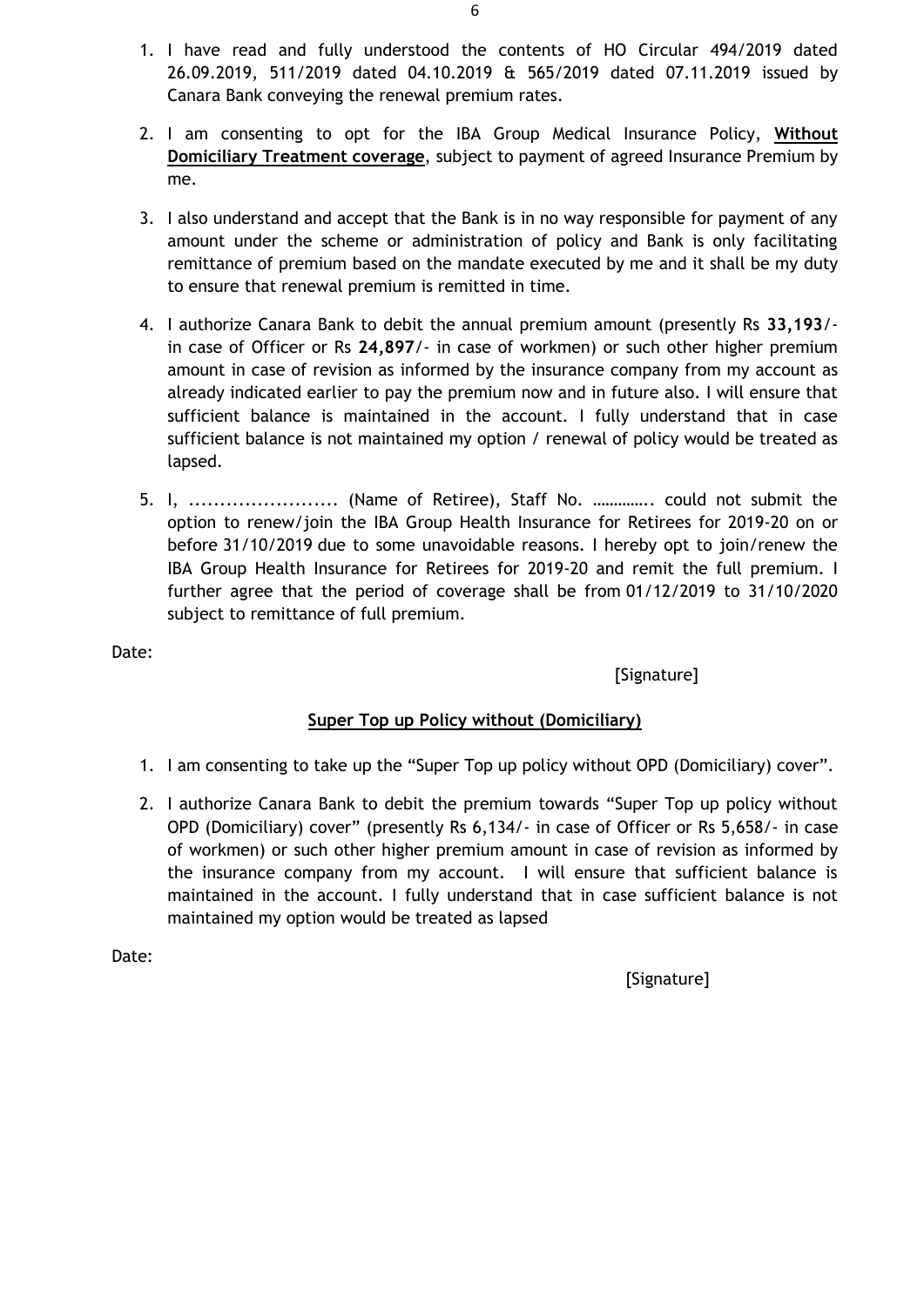## **Willingness/Consent/Authorisation letter to join in the IBA Group Medical Insurance Policy, without Domiciliary Treatment coverage.**

## **(Spouses of Ex-Employees who had deceased between from 01.10.2018 to 30.09.2019 and not opted for pro rata premium)**

Name of the Spouse: Name of the deceased retired employee & Staff no :

Residential Address: \_\_\_\_\_\_\_\_\_\_\_\_\_\_\_\_\_\_\_\_\_\_\_\_\_\_\_\_\_\_\_\_\_\_\_\_\_\_\_\_\_\_\_\_\_\_\_\_\_\_\_\_\_\_\_\_\_\_\_\_\_\_\_\_\_\_\_\_\_\_\_

| Name of the spouse                           |                      |
|----------------------------------------------|----------------------|
| DOB of the Spouse                            |                      |
| Name & Staff No. deceased employee/ retiree: |                      |
| Date of Birth of the Deceased Employee :     |                      |
| Designation at the time of Retirement/death  | $\ddot{\phantom{a}}$ |
| Date of Retirement / death                   | $\bullet$            |
| Branch/office last worked                    | ٠                    |
| Circle office                                |                      |
| Mode of Exit                                 |                      |
| Family Pension paying Account No             | $\ddot{\cdot}$       |
| Operative Canara Bank SB Account in case on  |                      |
| <b>Non-Pensioners</b>                        | ٠                    |
| <b>Branch Name</b>                           | ٠                    |
| DP Code                                      |                      |
| IFSC No.                                     |                      |
| PAN NO of spouse                             | $\ddot{\cdot}$       |
| Contact Telephone No.                        |                      |
| Mobile No                                    |                      |
| Email<br>Contact<br>ID<br>of<br>spouse       | or                   |
| relative                                     |                      |

The detailed information of myself is as under: [Please furnish in capital letters using black ink. Affix the signature below the Photograph.]

| Sl.<br>No | Full Name of<br>Spouse & Staff No<br>of the ex employee | Date of Birth<br>(DD/MM/YYYY)<br>Of Spouse | Gender | Relationship | Photograph                 |
|-----------|---------------------------------------------------------|--------------------------------------------|--------|--------------|----------------------------|
|           | <b>Spouse</b>                                           |                                            |        |              | <b>Spouse</b><br>Signature |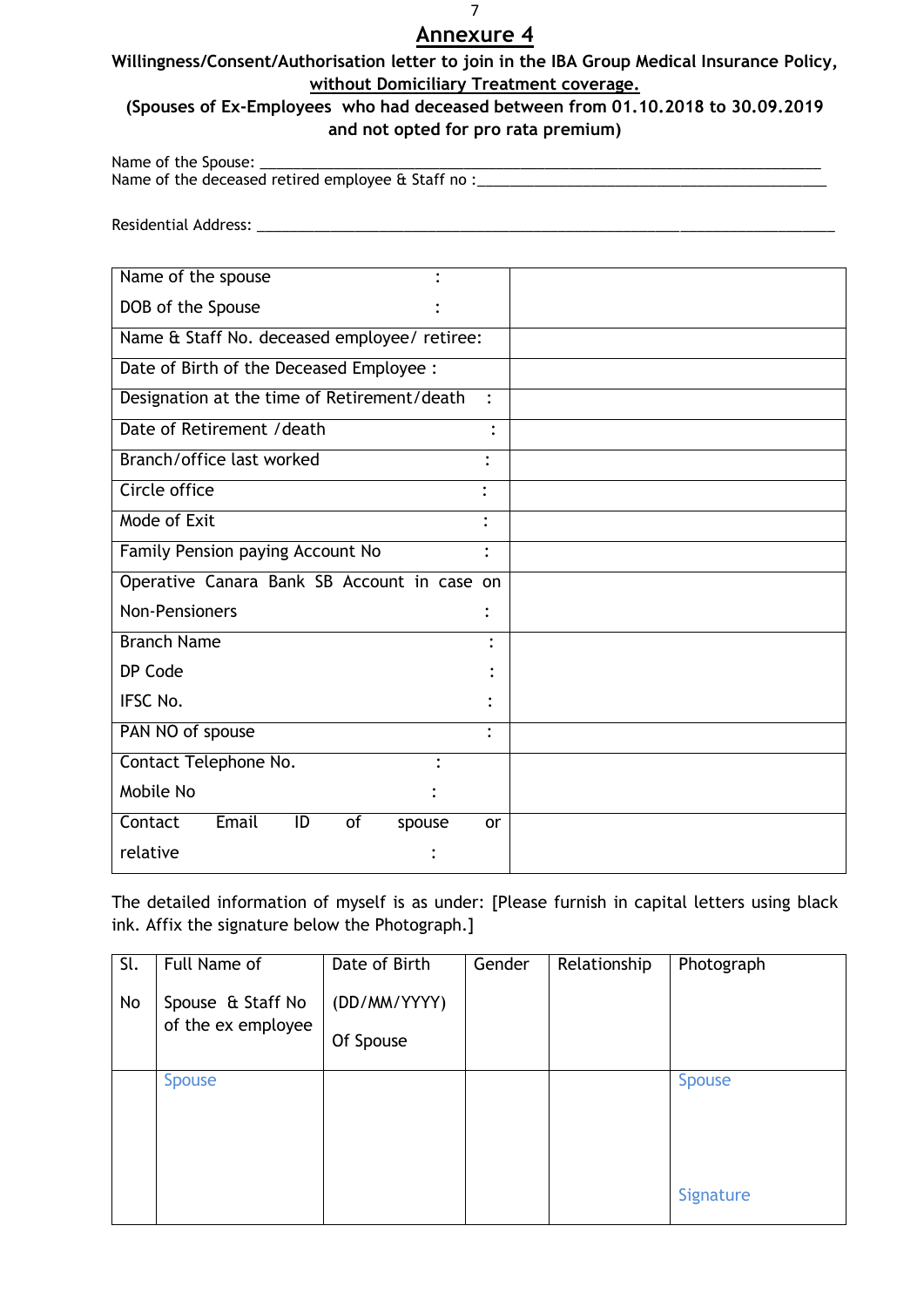- 1. I have read and fully understood the contents of HO Circular 494/2019 dated 26.09.2019, 511/2019 dated 04.10.2019 & 565/2019 dated 07.11.2019 issued by Canara Bank conveying the renewal premium rates.
- 2. I am willing to opt for Medical Insurance Policy, without Domiciliary Treatment coverage, subject to payment of agreed Insurance Premium by me.
- 3. I also understand and accept that the Bank is in no way responsible for payment of any amount under the scheme or administration of policy and Bank is only facilitating remittance of premium based on the mandate executed by me.
- 4. I authorize Canara Bank to debit the annual premium amount (presently Rs 33,193/- in case of Officer or Rs 24,897/- in case of workmen) or such other higher premium amount in case of revision as informed by the insurance company from my account as already indicated earlier to pay the premium now and in future also. I will ensure that sufficient balance is maintained in the account. I fully understand that in case sufficient balance is not maintained my option / renewal of policy would be treated as lapsed.
- 5. I, ...........Spouse of ................... (Name of Retiree), Staff No. ............... could not submit the option to renew/join the IBA Group Health Insurance for Retirees for 2019-20 on or before 31/10/2019 due to some unavoidable reasons. I hereby opt to join/renew the IBA Group Health Insurance for Retirees for 2019-20 and remit the full premium. I further agree that the period of coverage shall be from 01/12/2019 to 31/10/2020 subject to remittance of full premium.

[Signature]

## **Super Top up Policy without (Domiciliary)**

- 1. I am consenting to take up the "Super Top up policy without OPD (Domiciliary) cover".
- 2. I authorize Canara Bank to debit the premium towards "Super Top up policy without OPD (Domiciliary) cover" (presently Rs 6,134/- in case of Officer or Rs 5,658/- in case of workmen) or such other higher premium amount in case of revision as informed by the insurance company from my account. I will ensure that sufficient balance is maintained in the account. I fully understand that in case sufficient balance is not maintained my option would be treated as lapsed

Date: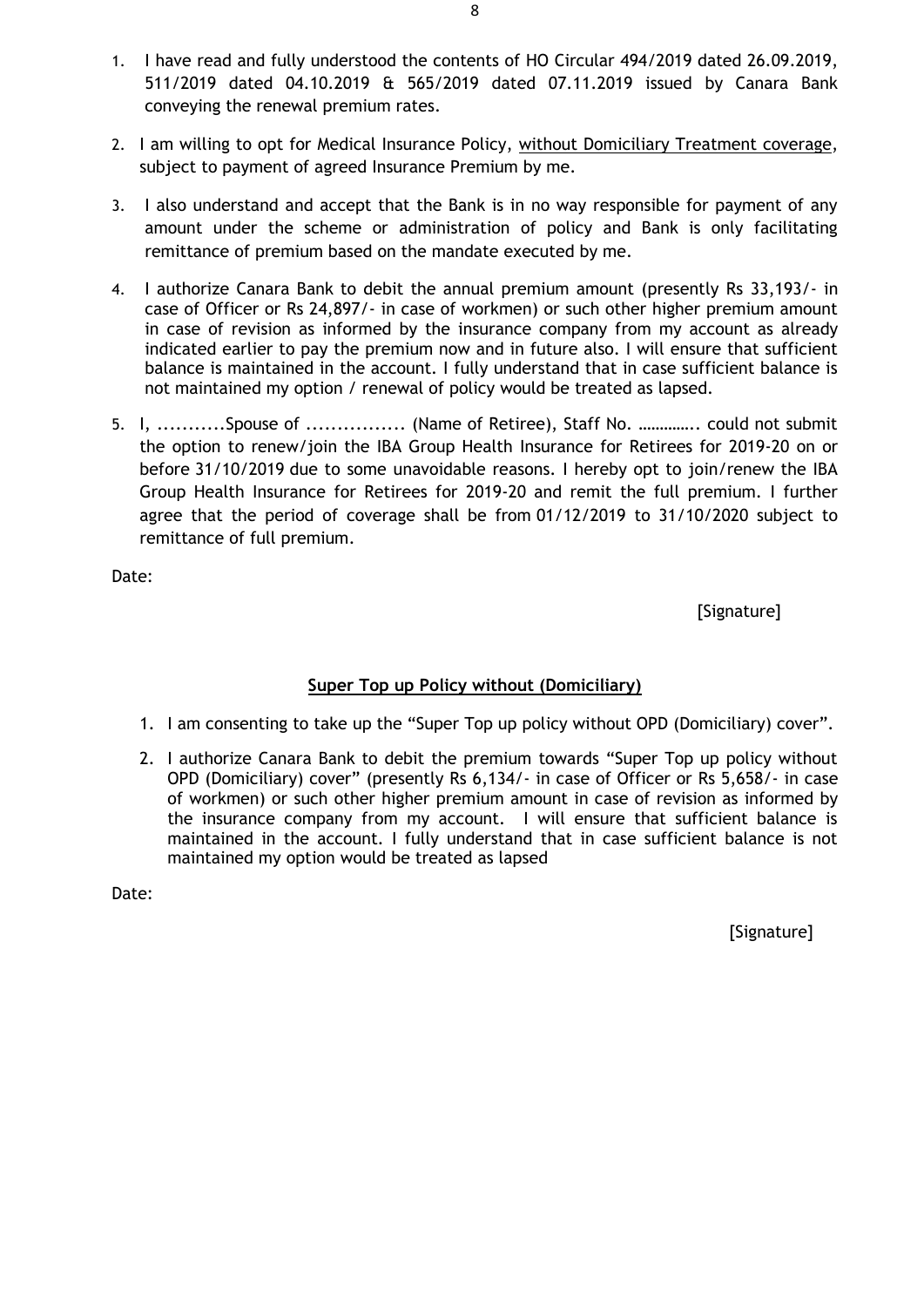#### **Willingness/Consent/Authorisation letter to continue in the IBA Group Medical Insurance Policy, with Domiciliary Treatment coverage (Ex-Employees those who had not opted for pro rata premium those who retired between from 01.10.2018 to 30.09.2019)**

| From<br>Sri / Smt ________________<br>Mob No: _____________ | To<br>The Manager / Sr Manager<br><b>HRM Section</b><br>Circle Office, ______________ |
|-------------------------------------------------------------|---------------------------------------------------------------------------------------|
|                                                             |                                                                                       |
| Name & Staff No                                             |                                                                                       |
| Designation at the time of Retirement :                     |                                                                                       |
| <b>Date of Retirement</b>                                   |                                                                                       |
| Branch/office last worked                                   |                                                                                       |
| Circle office                                               |                                                                                       |
| Mode of Exit                                                |                                                                                       |
| Pension paying Account No<br>$\ddot{\cdot}$                 |                                                                                       |
| Operative Canara Bank SB Account in case on                 |                                                                                       |
| <b>Non-Pensioners</b>                                       |                                                                                       |
| <b>Branch Name</b>                                          |                                                                                       |
| DP Code                                                     |                                                                                       |
| <b>IFSC No.</b>                                             |                                                                                       |
| <b>PAN NO</b><br>$\ddot{\cdot}$                             |                                                                                       |
| Contact Telephone No.                                       |                                                                                       |
| Mobile No                                                   |                                                                                       |
| Contact Email ID of self<br>spouse<br>or                    | <b>or</b>                                                                             |
| relative                                                    |                                                                                       |

The detailed information of myself and spouse are as under: [Please furnish in capital letters using black ink. Affix the signature below the Photograph.]

| $\overline{\mathsf{SL}}$<br>No | Full Name of Self &<br>Staff No / Name of<br>Dependent Spouse. | Date of Birth<br>(DD/MM/YYYY) | Gender | Relationship | Photograph                 |
|--------------------------------|----------------------------------------------------------------|-------------------------------|--------|--------------|----------------------------|
|                                | Self                                                           |                               |        |              | Self<br>Signature          |
|                                | <b>Spouse</b>                                                  |                               |        |              | <b>Spouse</b><br>Signature |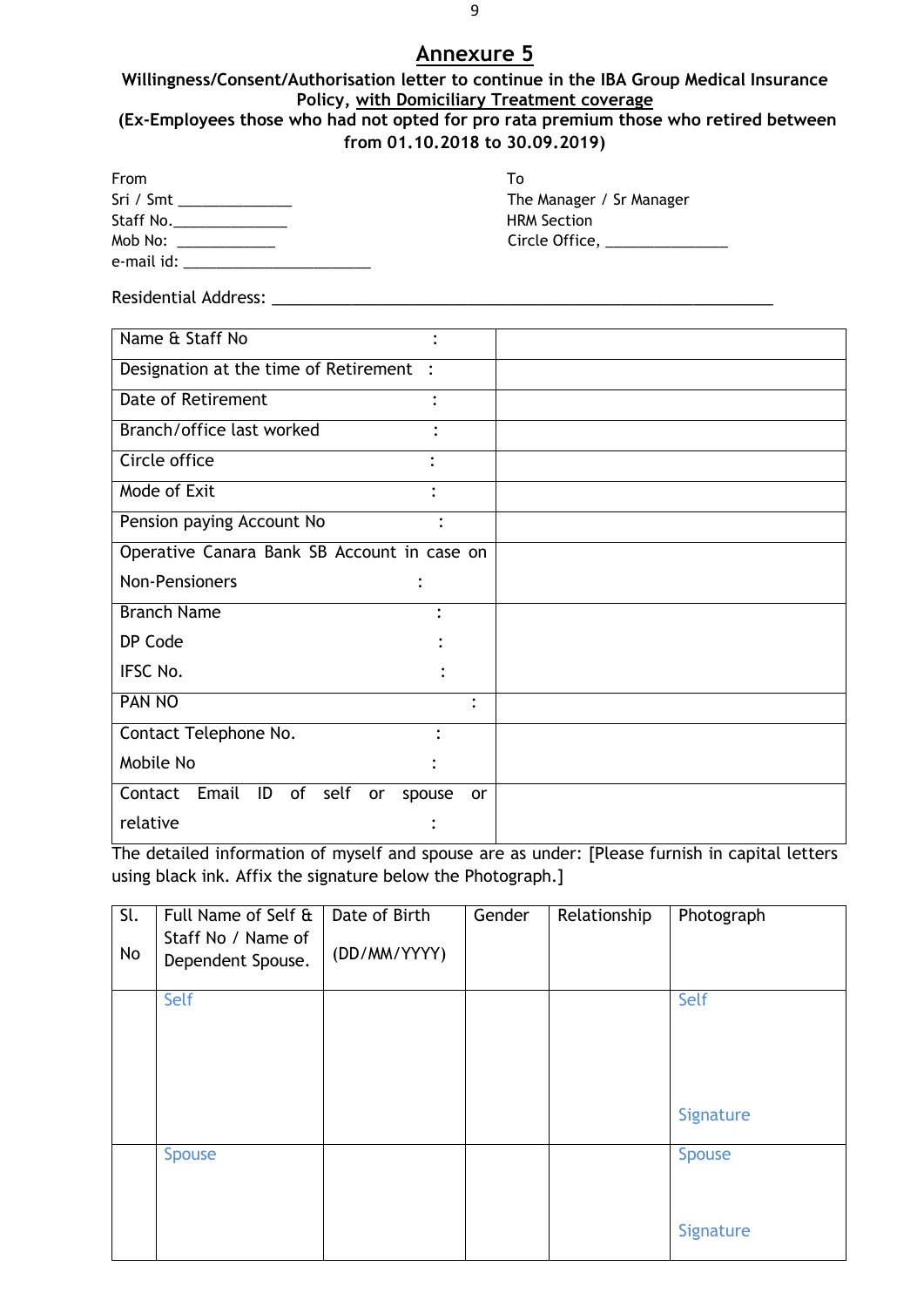- 1. I have read and fully understood the contents of HO Circular 494/2019 dated 26.09.2019, 511/2019 dated 04.10.2019 & 565/2019 dated 07.11.2019 issued by Canara Bank conveying the renewal premium rates.
- 2. I am consenting to opt for IBA Group Medical Insurance Policy, **with Domiciliary Treatment coverage** subject to payment of agreed Insurance Premium by me.
- 3. I also understand and accept that the Bank is in no way responsible for payment of any amount under the scheme or administration of policy and Bank is only facilitating remittance of premium based on the mandate executed by me and it shall be my duty to ensure that renewal premium is remitted in time.
- 4. I authorize Canara Bank to debit the annual premium amount (presently Rs **82,373/-** in case of Officer or Rs **61,784/-** in case of workmen) or such other higher premium amount in case of revision as informed by the insurance company from my account as already indicated earlier to pay the premium now and in future also. I will ensure that sufficient balance is maintained in the account. I fully understand that in case sufficient balance is not maintained my option / renewal of policy would be treated as lapsed.
- 5. I, .......................... (Name of Retiree), Staff No. ................ could not submit the option to renew/join the IBA Group Health Insurance for Retirees for 2019-20 on or before 31/10/2019 due to some unavoidable reasons. I hereby opt to join/renew the IBA Group Health Insurance for Retirees for 2019-20 and remit the full premium. I further agree that the period of coverage shall be from 01/12/2019 to 31/10/2020 subject to remittance of full premium.

[Signature]

## **Super Top up Policy without OPD (Domiciliary) Cover**

- 1. I am consenting to take up the "Super Top up policy without OPD (Domiciliary) cover".
- 2. I authorize Canara Bank to debit the premium towards "Super Top up policy without OPD (Domiciliary) cover" (presently Rs 6,134/- in case of Officer or Rs 5,658/- in case of workmen) or such other higher premium amount in case of revision as informed by the insurance company from my account. I will ensure that sufficient balance is maintained in the account. I fully understand that in case sufficient balance is not maintained my option would be treated as lapsed

Date:

[Signature]

10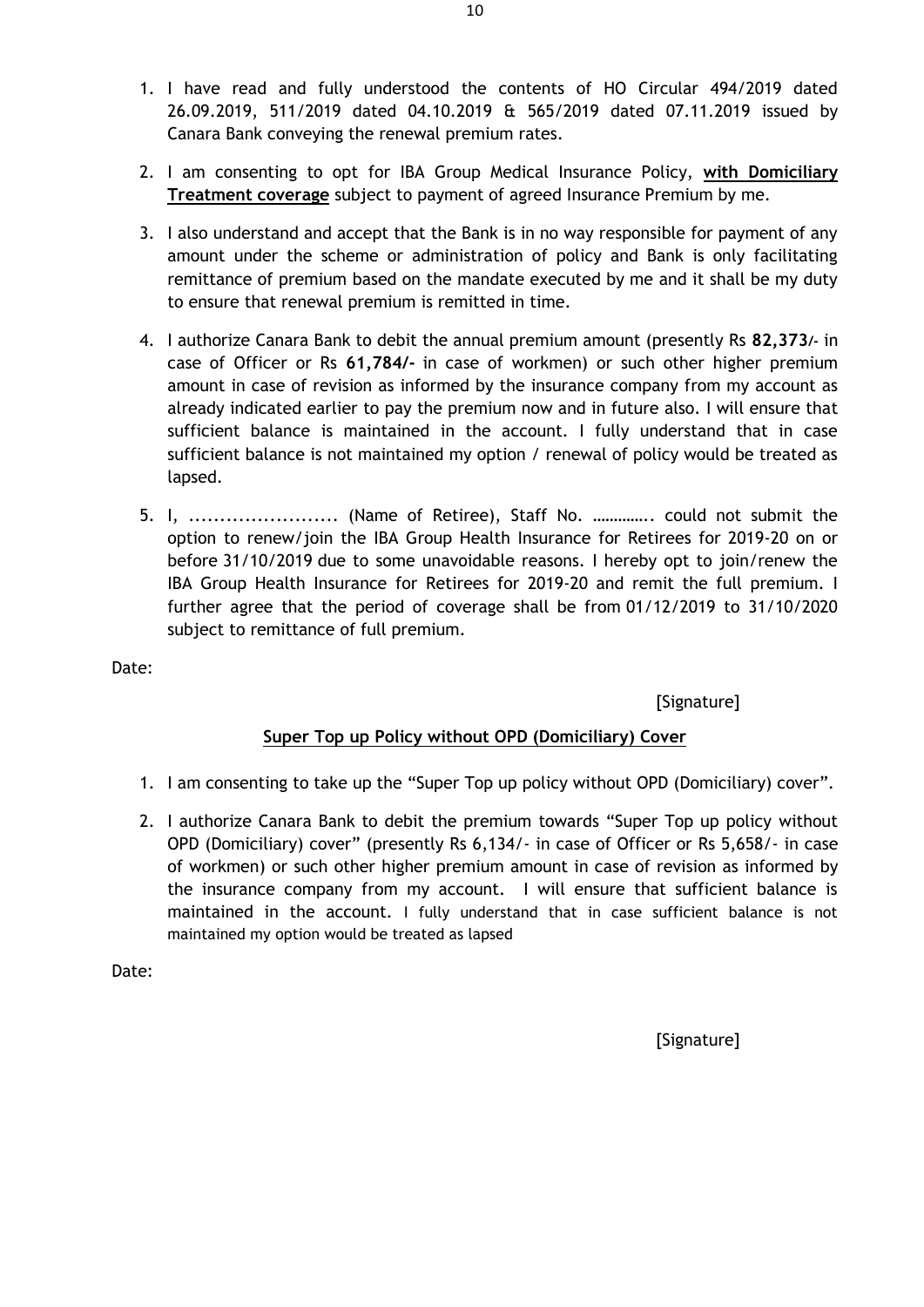## **Willingness/Consent/Authorisation letter to continue in the IBA Group Medical Insurance Policy, with Domiciliary Treatment coverage**

## **(Spouses of Ex Employees who had deceased between from 01.10.2018 to 30.09.2019 and not opted for pro rata premium)**

Name of the Spouse: \_ Name of the deceased retired employee & Staff no :\_\_\_\_\_\_\_\_\_\_\_\_\_\_\_\_\_\_\_\_\_\_\_\_\_\_\_\_\_\_

Residential Address: \_\_\_\_\_\_\_\_\_\_\_\_\_\_\_\_\_\_\_\_\_\_\_\_\_\_\_\_\_\_\_\_\_\_\_\_\_\_\_\_\_\_\_\_\_\_\_\_\_\_\_\_\_\_\_\_\_\_\_\_\_\_\_\_\_\_\_\_\_\_\_

| Name of the spouse                           |                |
|----------------------------------------------|----------------|
| DOB of the spouse                            |                |
| Name & Staff No. deceased employee/ retiree: |                |
| Date of Birth of the Deceased Employee :     |                |
| Designation at the time of Retirement/death  | $\mathbf{r}$   |
| Date of Retirement / death                   |                |
| Branch/office last worked                    |                |
| Circle office                                | ٠              |
| Mode of Exit                                 |                |
| Family Pension paying Account No             | $\ddot{\cdot}$ |
| Operative Canara Bank SB Account in case     | <b>on</b>      |
| <b>Non-Pensioners</b>                        |                |
| <b>Branch Name</b>                           |                |
| DP Code                                      |                |
| <b>IFSC No.</b>                              |                |
| PAN NO of spouse                             | $\bullet$      |
| Contact Telephone No.<br>$\bullet$           |                |
| Mobile No                                    |                |
| Email<br>Contact<br>ID<br>of<br>spouse       | <b>or</b>      |
| relative                                     |                |

The detailed information of myself is as under: [Please furnish in capital letters using black ink. Affix the signature below the Photograph.]

| Sl.<br>No | Full Name of<br>Spouse & Staff No<br>of the ex employee | Date of Birth<br>(DD/MM/YYYY)<br>Of Spouse | Gender | Relationship | Photograph                 |
|-----------|---------------------------------------------------------|--------------------------------------------|--------|--------------|----------------------------|
|           | <b>Spouse</b>                                           |                                            |        |              | <b>Spouse</b><br>Signature |